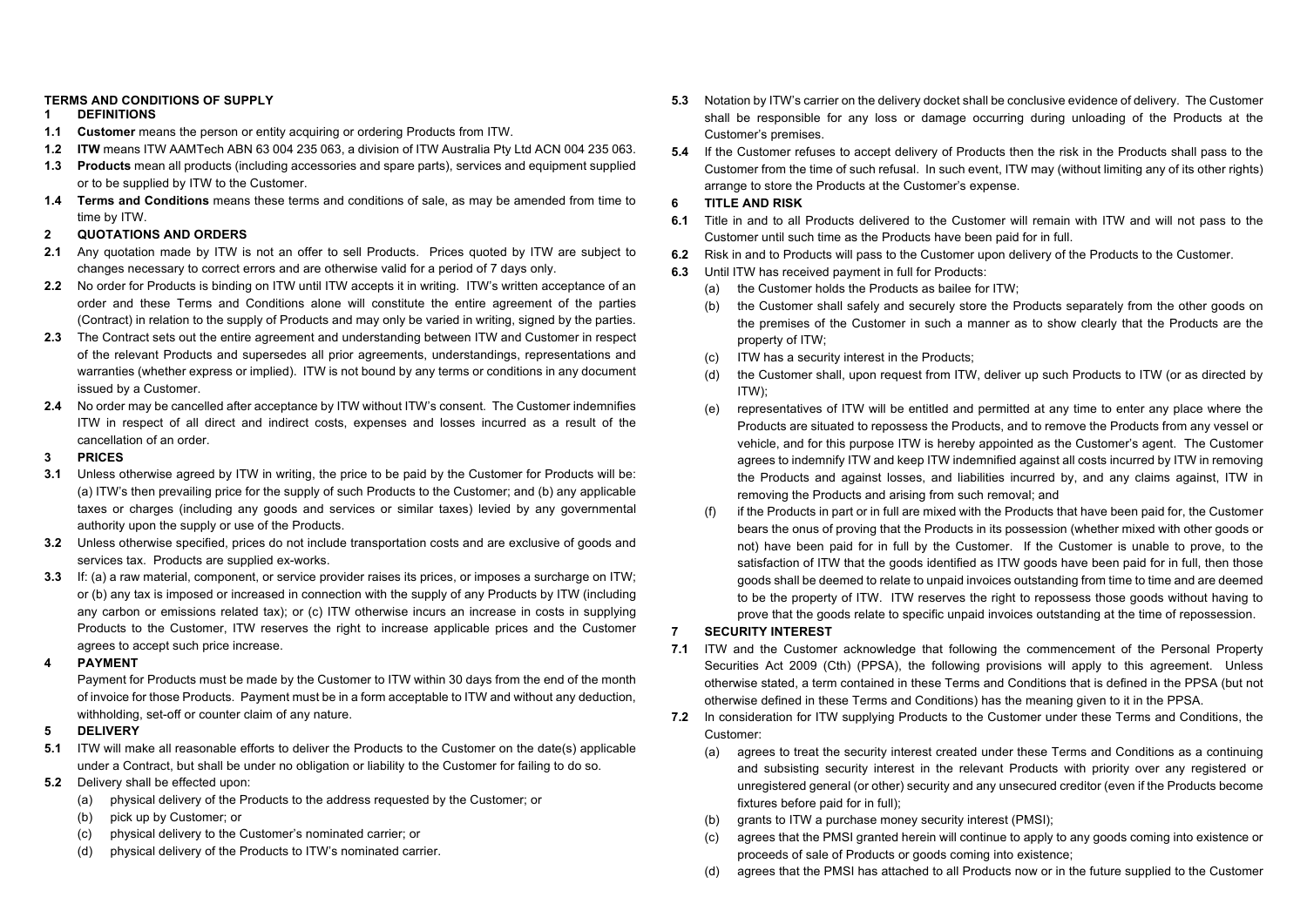by ITW; and

- (e) agrees, until title in the Products pass to it, to keep all Products free and ensure all Products are kept free of any charge, lien or security interest except as created under these Terms and Conditions, and not otherwise deal with Products in a way that will or may prejudice any rights of ITW under these Terms and Conditions or the PPSA.
- **7.3** ITW reserves the right to register a financing statement under the PPSA in respect of the Products. Costs of registering a financing statement (or a financing change statement) will be paid by the Customer.
- **7.4** The Customer waives its right to receive a copy of any financing statement, financing change statement or verification statement that is or may be registered, issued or received at any time.
- **7.5** The Customer irrevocably grants ITW the right to enter any premises or property (without notice) and without being in any way liable to the Customer or any other person if ITW has cause to exercise any of its rights under the PPSA (and the Customer will indemnify ITW against any such liability).
- **7.6** It is agreed that the Customer hereby waives its rights under such sections of the PPSA as are able to be waived or excluded by agreement, including the following sections of the PPSA: section 95 (notice of removal of an accession) to the extent that it requires the secured party to give a notice to the grantor; section 96 (when a grantor may retain an accession); section 123 (right to seize collateral); section 125 (obligation to dispose of or retain collateral); section 126 (apparent possession); section 128 (secured party may dispose of collateral); section 129 (disposal by purchase); section 130 (notice of disposal) to the extent that it requires the secured party to give notice to the grantor; paragraph 132(3)(d) (contents of statement of account after disposal); subsection 132(4) (statement of account if no disposal); subsection 134(1) (retention of collateral); section 135 (notice of retention); section 142 (redemption of collateral); and section 143 (reinstatement of security agreement.

#### **8 BREACH AND INSOLVENCY**

If:

- (a) the Customer fails to comply strictly with the terms of a Contract;
- (b) an application or order is made, a resolution is made or proposed or other steps are taken for the winding up, dissolution, official management or voluntary administration of the Customer (other than a voluntary liquidation for the purpose of amalgamation or reconstruction); or
- (c) the Customer enters into any arrangement, compromise or composition or assignment for the benefits of its creditors or any class of them;
- (d) a receiver, a receiver and manager, administrator or other officer is appointed to the Customer or any part of its property, or a third party attempts to levy execution against the Customer's property or the goods;
- (e) the Customer ceases, suspends or threatens to cease or suspend the conduct of its business or disposes of or threatens to dispose of its assets other than in the ordinary course of business;
- (f) the Customer is or is deemed (including under any applicable law) unable to pay its debts as and when they fall due, or stops or suspends the payments of its debts;
- (g) in the case of the Customer being a natural person, the Customer commits an act of bankruptcy; or
- (h) ITW is of the view, acting reasonably, that any of the above will or are likely to occur,

ITW may (without limiting or otherwise prejudicing any other rights it may have) at any time terminate any and all Contracts between ITW and the Customer and refuse to supply any and all Products to the Customer. The Customer agrees to indemnify ITW (and keep ITW indemnified) against loss, cost or expense and other liability (including but not only legal expenses of any nature and payable to or on behalf of any person) suffered or incurred by ITW in connection with any breach of a Contract by the

Customer.

#### **9 CUSTOMER WARRANTIES**

- **9.1** The Customer:
	- (a) warrants to ITW that it has read and understood these Terms and Conditions;
	- (b) warrants to ITW that all information supplied by or behalf of it to ITW in connection with the supply of Products is true and accurate and not misleading;
	- (c) warrants that it has not relied on any representation or statement made by or on behalf of ITW in connection with the supply of Products that has not been clearly and expressly stated in the Contract;
	- (d) acknowledges that ITW has relied on the information supplied by or on behalf of the Customer to it in supplying the Products; and
	- (e) warrants that the supply of the Products by ITW to the Customer, and the use of Products by the Customer, will not make ITW liable to any prosecution, claim or other action under any applicable law.
- **9.2** The Customer indemnifies ITW and holds ITW harmless against all fines, penalties, damages, loss, costs or expenses (including but not only legal expenses of any nature and payable to or on behalf of any person) suffered or incurred by ITW in connection with any breach of the warranties of the Customer set out in these Terms and Conditions.
- **9.3** Without limiting the liability of the Customer under the indemnity above, ITW may at its sole discretion by itself or in conjunction with the Customer defend, settle or compound any action, suit, proceeding, claim or demand brought or made against it by any person in connection with any breach of the warranties given by the Customer under these Terms and Conditions and the Customer agrees that the indemnity extends to any cost or expense incurred by ITW in conducting that defence or in settling or compounding the action, suit, proceeding, claim or demand.
- **9.4** ITW reserves the right to refuse to do or to omit to do any thing, or to refuse to comply with any request or direction of the Customer, which in the reasonable opinion of ITW would constitute or result in a breach of any warranty given by the Customer under these Terms and Conditions or a breach by the Customer of a Contract.

#### **10 INTELLECTUAL PROPERTY**

- **10.1** All drawings, know-how, designs, specifications, inventions, devices, developments, processes, copyrights and other information or industrial or intellectual property disclosed or otherwise provided to the Customer by ITW or otherwise subsisting in the Products and all rights therein (collectively Intellectual Property) will remain the property of ITW and will be kept confidential by the Customer. The Customer shall have no claim to, nor ownership interest in, any Intellectual Property. The Customer acknowledges that no license or rights of any sort are granted to the Customer in respect of any Intellectual Property, other than the limited right to use Products purchased from ITW for the purpose they are supplied by ITW.
- **10.2** The Customer warrants that any Products manufactured, constructed or supplied by ITW which are based in whole or in part upon designs, drawings, specifications or information supplied to ITW by or on behalf of the Customer shall not infringe any letters, patents or registered designs or any other industrial or intellectual property rights of any person.

## **11 CONFIDENTIAL INFORMATION**

**11.1** All information furnished or made available by ITW to the Customer in connection with the subject matter of these Terms and Conditions or the supply of Products shall be held in the strictest confidence by the Customer. The Customer agrees not to use such information or disclose such information to